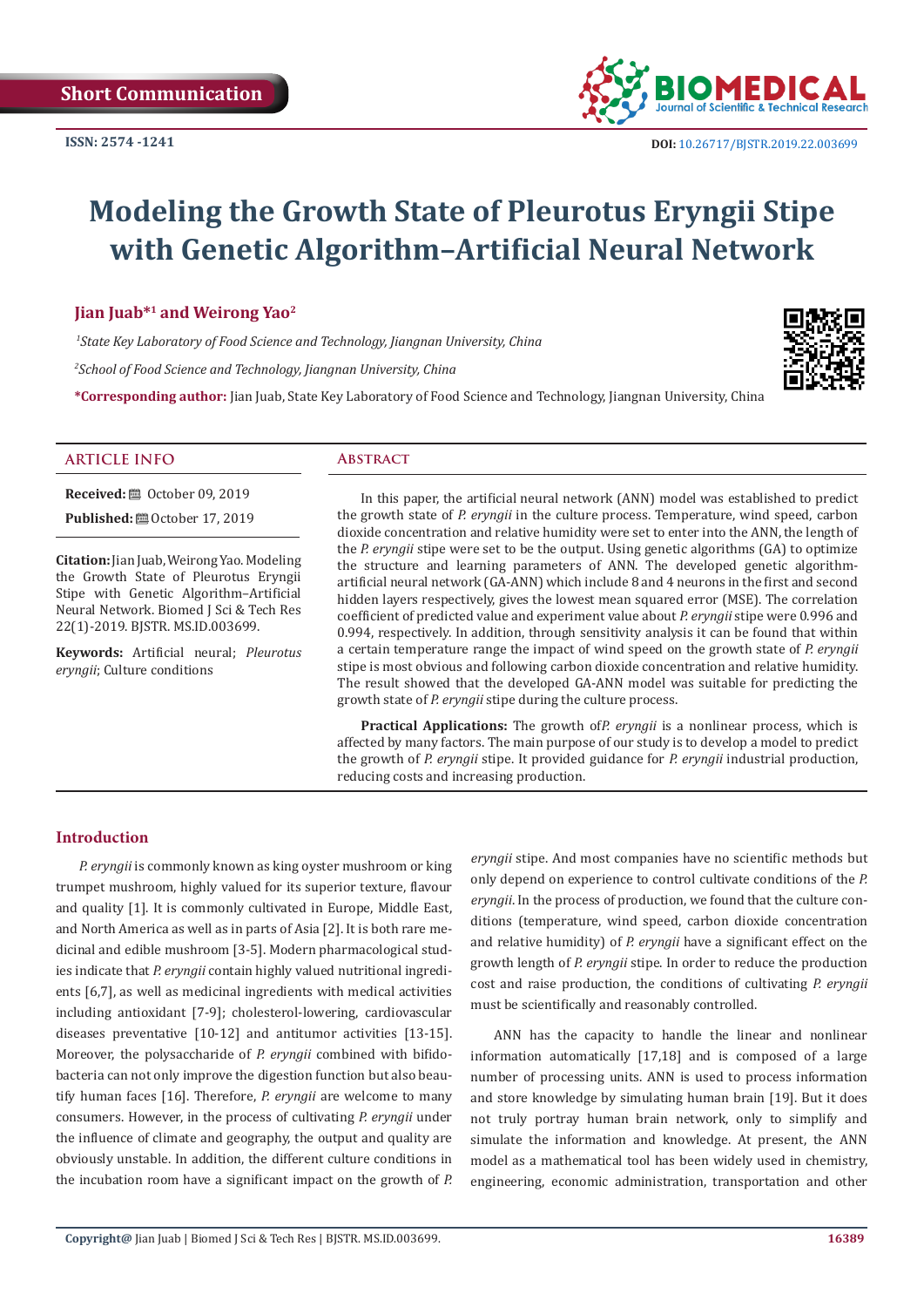fields. For instance, [20] has applied recurrent neural networks and profiles method to predict furfural and 5-hydroxymethylfurfural content of fermented lotus root the [20]. And [21] has used ANN to assessment computational aesthetics of photos quality. Topuz used ANN to predict moisture content of some agricultural products such as hazelnut, bean and chickpea [22]. Panagou and Kodogiannis made use of neural networks to model microbial growth in food and animal feed [23]. However, the application of mathematical models based on ANN in predicting the growth length of *P. eryngii*  is relatively fewer than in other processing fields.

Genetic algorithm is a new random search and optimization method developed rapidly in recent years, its basic idea is based on Mendel's genetics and Darwin's theory of evolution by natural selection and genetic mechanisms to search for the optimal solution. Genetic algorithm is characterized by self-organizing, self-adaption and intelligence [24,25]. Therefore, it can be used to solve complex and unstructured problems and effected by the corresponding fitness and objective function. Genetic algorithms attempt to find an appropriate algorithm to correct adverse conditions for optimizing the neural network. Based on the self-adaption of genetic algorithm, neural networks would be designed in order to obtain a satisfactory convergence and adaptability.

Due to the growth of *P. eryngii* is a nonlinear process and is affected by many factors. Therefore, the main purpose of this study is to develop a model to predict the growth length of *P. eryngii* stipe. It provided guidance for *P. eryngii* industrial production, reducing costs and increasing production.

# **Materials and Methods**

# **Preparation of Spawn**

Sawdust spawn was prepared by inoculating sawdust substrate consisting of sawdust and wheat at a 3:2 ratio with *P. eryngii* (Accc no.50894.) preserved in the microbiology laboratory in China Microbial Culture Collection. Culturing was performed at 22 ℃ until spawn running was apparent on the substrate.

# **Cultivation Methods**

Substrate was prepared by mixing corn cobs, sawdust, bagasse, wheat bran, soybean meal, corn flour, lime, calcium hydroxide and water content with this proportion (30%, 20%, 20%, 16%, 8%, 4%, 1.15%, 0.85% and 64%, respectively). The prepared substrate was packed into polypropylene bags and the weight is 1.3 kg. Afterwards, they are sterilized and inoculated with 30 g of the sawdust spawn of P. eryngii. Culturing is carried out in an incubation room at 20 ℃, until the polypropylene bags is full of mycelial after removal of the caps to enable fruit-bodies to emerge. At this time, the incubation room temperature was adjusted to 22 °C for another 4 d  $\sim$  5 d. The next step is to deal with the mushrooms with two mushroom heads in each polypropylene bags. And then, the prepared polypropylene

bags are respectively put into biochemical incubator which have five different gradient of temperature ( $7 \text{ °C}$ ,  $12 \text{ °C}$ ,  $17 \text{ °C}$ ,  $22 \text{ °C}$ ), wind speed  $(1 \text{ m/s}, 2 \text{ m/s}, 3 \text{ m/s}, 4 \text{ m/s})$ , concentrations of carbon dioxide (500 ppm, 1000ppm, 1500ppm, 2000ppm) and relative humidity (65%, 75%, 85%, 95%) are cultured until sampling. Triplicate *P. eryngii* are sampled.

# **Artificial Neural Networks**

Multilayer artificial neural network consists of input layer, hidden layer and output layer [26]. The input layer is responsible for receiving information from the outside world, the output layer is responsible for the results of post-processing the output of the system, the hidden layer has a greater impact on the prediction accuracy of ANN model. Each neuron receives the information from the data processing of the previous layer, and neurons of each layer, have the same transfer function but each neuron is calculated independently. After calculation is completed, the results were passed to the next layer. Subsequently, the weights and thresholds are adjusted during the training process using gradient descent algorithm and the optimal number of iterations is determined by minimum average absolute error. Genetic algorithms is applied to optimize the artificial neural networks, which is an evolutionary algorithm and a method of searching in a simulated natural evolution process.

In this process, through genetic manipulation, selection, crossover and mutation are conducted to select fitness environment for the individuals of the population, optimizing generation to generation and the fittest surviving, until the optimal performance parameter set is selected. Before the start of the training, the back propagation neural network parameters of step length, momentum and the number of hidden layer are set as 0-1, 0-1 and 3-21 respectively [27]. The trained goal of genetic algorithms is to find minimum mean square error between experimental value and predictive value and make the performance of the neural network to achieve the best. In this study, 256 samples are divided into three parts randomly, 128 samples for train, 64 samples for cross and the last 64 groups as the new data to evaluate the performance of the artificial neural network model.

The topology of BP-neural network prediction model is a four-layer back propagation network. The input layer consists of four neurons (temperature, wind speed, carbon dioxide concentration and relative humidity) and the output layer contains two neurons (the length of A cm and B cm). But the number of hidden layer neurons is set by repeated training and experiment. Eventually the BP-neural network prediction model will obtain its best predicted performance when the number of the first and second hidden layers is 4 and 2, respectively. At this time the optimal iteration number is 15, and the MSE reaches the stable value of 0.0012. Until you get a satisfactory result before this process is the need to be repeated screening [28].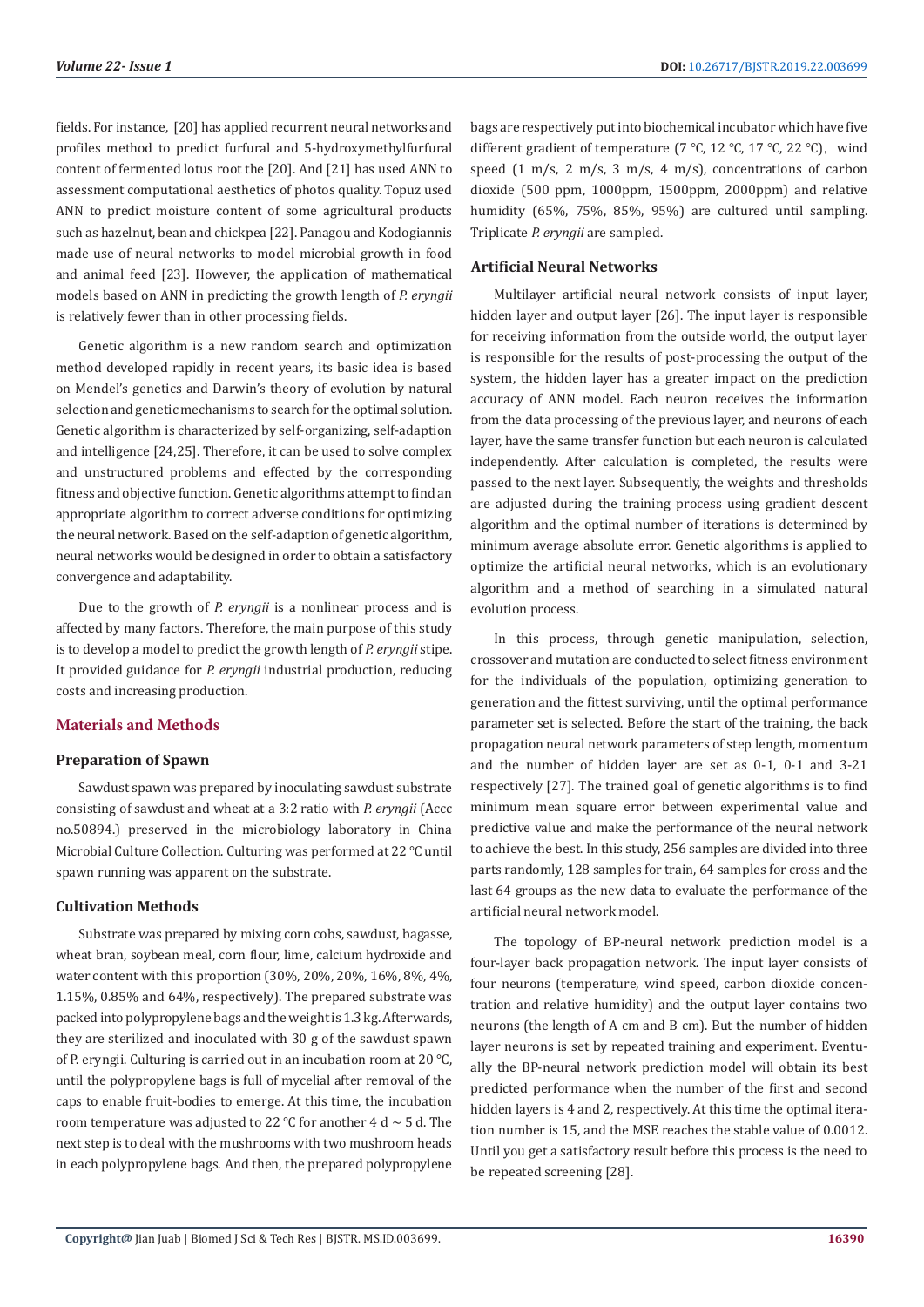#### **Statistical Treatment**

*P. eryngii* samples grown well and strong are chosen to be cut open along the central axis. The pilei are removed remaining the stipes measured following. Experiments were performed in triplicates. Data were analyzed in OriginLaB-8s (OriginLab Corporation, USA). Mean values were determined for each case.

## **Results and Discussion**

#### **Bp- Artificial Neural Network**

Based on repeated BP-artificial neural network testing and training of artificial neural network, the structural parameters were to achieve optimal. The predicted values of the length of *P. eryngii*  stipe for training set obtained using the optimal architecture of the BP-artificial neural network and their corresponding experimental values are presented. The fitting curve of desired output and ANN output were shows that predicted values and experimental values have the very good fitting through the optimized BP-artificial neural network. Earlier, [29] used artificial neural networks to predict the antioxidant activity of tea. The results show that artificial neural network is a very effective tool for predicting the antioxidant activity of tea samples. Some researchers have also used ANN to predict the storage quality of green peppers. The results also show that the method has high fitting accuracy and is a very promising prediction method [30]. Some researchers have even used ANN to build prediction and classification models for wine and soy sauce [31,32]. Among these similar conclusions, it is not difficult to find that ANN is a very promising prediction tool.

#### **Optimized Ann Model Performance Data Set**

Currently there have been no uniform standard for the current set of relevant parameters specific ANN mathematical model [33], therefore, the use of ANN to predict the relevant parameters ANN mathematical model needs to repeat test and optimization. By repeated selection and experiments, the step, weights and the number of neurons is set, so that to achieve optimal ANN. A good mathematical model has a high R2 and a low MSE [34]. The predicting parameters of growth length of *P. eryngii* stipe are obtained by the optimized BP-ANN model. It can be seen that R2 of the prediction model for the A value and the B value are 0.9963 and 0.9947, respectively. Similarly, we obtained lower MSE values of 0.0736 and 0.1271, respectively.

# **Sensitivity Analysis**

The purpose of analysis the sensitivity of artificial neural network is to investigate the relationship between the network input and output variables. The most important factors for growth length can be quickly and effectively screened out by the known input conditions. This analysis suggests that how to optimize different models from the known input variables [35]. Among four input factors temperature is the most important factors. In the previous study, it was also proved that temperature is the most important factor affecting the growth of *P. eryngii* [36-38]. In these four input variables of temperature, wind speed, carbon dioxide concentration and relative humidity, the growth length of *P. eryngii*  stipe is the most sensitive to temperature and following wind speed, carbon dioxide concentration and relative humidity.

#### **Conclusion**

The above study indicates that artificial neural network has proven to be a powerful tool in learning the relations between the culture conditions as input and the *P. eryngii* stipe length as output. Therefore, it is possible to use BP-based artificial neural network to design better culture environment of growth of the *P. eryngii* stipe. It provides guidance for increasing the production of *P. eryngii* and saving costs of culture process.

#### **Acknowledgment**

The work described in this article was supported by Postgraduate Research & Practice Innovation Program of Jiangsu Provence (KYCX18\_1766). Yangtze River Delta Project of Shanghai (18395810200), Forestry science and technology innovation and extension project of Jiangsu Province (No. LYKJ [2017] 26), National first-class discipline program of Food Science and Technology (JUFSTR20180509).

#### **References**

- 1. [Zhang RY, Hu DD, Zhang YY, Goodwin PH, Huang CY, et al. \(2016\) Anoxia](https://www.sciencedirect.com/science/article/pii/S0304423815303575) [and anaerobic respiration are involved in "spawn-burning" syndrome](https://www.sciencedirect.com/science/article/pii/S0304423815303575) [for edible mushroom Pleurotus eryngii grown at high temperatures.](https://www.sciencedirect.com/science/article/pii/S0304423815303575) [Scientia horticulturae 199: 75-80.](https://www.sciencedirect.com/science/article/pii/S0304423815303575)
- 2. [Kim MK, Ryu JS, Lee YH, Kim HR \(2013\) Breeding of a long shelf-life](https://www.sciencedirect.com/science/article/pii/S0304423813004378) [strain for commercial cultivation by mono-mono crossing in Pleurotus](https://www.sciencedirect.com/science/article/pii/S0304423813004378) [eryngii. Scientia horticulturae 162: 265-270.](https://www.sciencedirect.com/science/article/pii/S0304423813004378)
- 3. [Li X, Wang L \(2016\) Effect of extraction method on structure and](https://www.ncbi.nlm.nih.gov/pubmed/26627599) [antioxidant activity of Hohenbuehelia serotina polysaccharides.](https://www.ncbi.nlm.nih.gov/pubmed/26627599) [International journal of biological macromolecules 83: 270-276.](https://www.ncbi.nlm.nih.gov/pubmed/26627599)
- 4. [Chen J, Yong Y, Xing M, Gu Y, Zhang Z, et al. \(2013\) Characterization of](https://www.ncbi.nlm.nih.gov/pubmed/23911491) [polysaccharides with marked inhibitory effect on lipid accumulation in](https://www.ncbi.nlm.nih.gov/pubmed/23911491) [Pleurotus eryngii. Carbohydrate polymers 97\(2\): 604-613.](https://www.ncbi.nlm.nih.gov/pubmed/23911491)
- 5. [Yang Z, Xu J, Fu Q, Fu X, Shu T, et al. \(2013\) Antitumor activity of a](https://www.ncbi.nlm.nih.gov/pubmed/23648020) [polysaccharide from Pleurotus eryngii on mice bearing renal cancer.](https://www.ncbi.nlm.nih.gov/pubmed/23648020) [Carbohydrate polymers 95\(2\): 615-620.](https://www.ncbi.nlm.nih.gov/pubmed/23648020)
- 6. [Li S, Shah NP \(2015\) Effects of Pleurotus eryngii polysaccharides](https://www.ncbi.nlm.nih.gov/pubmed/25747830) [on bacterial growth, texture properties, proteolytic capacity, and](https://www.ncbi.nlm.nih.gov/pubmed/25747830) [angiotensin-I-converting enzyme-inhibitory activities of fermented](https://www.ncbi.nlm.nih.gov/pubmed/25747830) [milk. Journal of dairy science 98\(5\): 2949-2961.](https://www.ncbi.nlm.nih.gov/pubmed/25747830)
- 7. [Lau BF, Abdullah N, Aminudin N \(2013\) Chemical composition of](https://www.ncbi.nlm.nih.gov/pubmed/23597270) [the tiger's milk mushroom, Lignosus rhinocerotis \(Cooke\) Ryvarden,](https://www.ncbi.nlm.nih.gov/pubmed/23597270) [from different developmental stages. Journal of agricultural and food](https://www.ncbi.nlm.nih.gov/pubmed/23597270) [chemistry 61\(20\): 4890-4897.](https://www.ncbi.nlm.nih.gov/pubmed/23597270)
- 8. [Stajic M, Vukojevic J, Knezevic A, Duletic Lausevic S, Milovanovic I \(2013\)](https://www.ncbi.nlm.nih.gov/pubmed/24083793) [Antioxidant protective effects of mushroom metabolites. Current topics](https://www.ncbi.nlm.nih.gov/pubmed/24083793) [in medicinal chemistry 13\(21\): 2660-2676.](https://www.ncbi.nlm.nih.gov/pubmed/24083793)
- 9. [Ferreira IC, Barros L, Abreu R \(2009\) Antioxidants in wild mushrooms.](https://www.ncbi.nlm.nih.gov/pubmed/19355906) [Current Medicinal Chemistry 16\(12\): 1543-1560.](https://www.ncbi.nlm.nih.gov/pubmed/19355906)
- 10. [Berger A, Rein D, Kratky E, Monnard I, Hajjaj H, et al. \(2004\) Cholesterol](https://www.ncbi.nlm.nih.gov/pubmed/14969592)[lowering properties of Ganoderma lucidum in vitro, ex vivo, and in](https://www.ncbi.nlm.nih.gov/pubmed/14969592) [hamsters and minipigs. Lipids in health and disease 3\(1\): 2.](https://www.ncbi.nlm.nih.gov/pubmed/14969592)